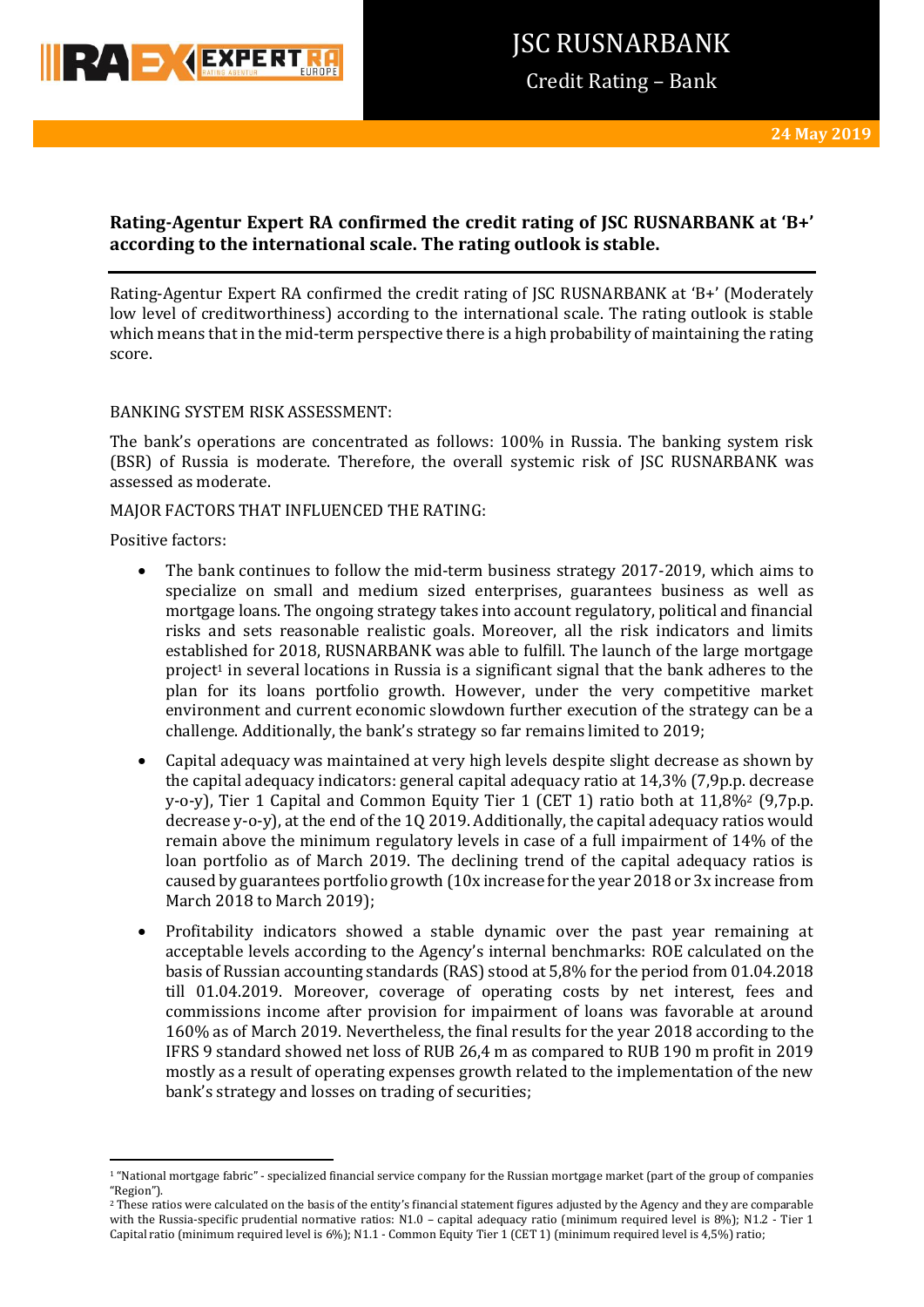

- Maturities of assets and liabilities continued to be on average well matched in the short and long run. While current liquidity and long-term liquidity ratios stood at prudent levels of 147,7% and 87,5% respectively as of April 2019, the instant liquidity ratio deteriorated through 2018, down to 26,1% in December 2018, but recovered to 62,9% in April 20193. However, the instability of the indicator has limited impact on credibility, as bank can be supported by inflow of funds from shareholders in case of liquidity shortage;
- Additional liquidity source in the form of available loans collateralized by securities (excluding bills) and fund raising opportunities through REPO with securities rated at the sovereign grade of the Russian Federation which, despite a decrease during the year, remains substantial and accounts for 13% of raised funds as of 1Q 2019;
- The assets quality continue to be outstanding, with the level of non-performing loans less than 1% as of March 2019, way below the market average of 5,7% for the same period. The structure of the loans has shifted towards individuals, the total loans to individuals increased more than 7x during 2018, mainly due to the remarkable growth (32x y-o-y) of mortgage loans;
- Coverage of the loan portfolio (excluding issued interbank loans) by collateral on average remained favorable, as indicated by high coverage by collateral formed by securities, sureties and guarantees at 661% at the end of 1Q 2019 (according to RAS standards). Moreover, according to the IFRS 9 evaluation, 100% of total loans to legal entities and individuals were collateralized by end 2018;
- Investment portfolio reflects satisfactory quality and level of liquidity, with more than 96% of securities being rated not lower then 'BB' level (or equivalent rating in national scale) at the beginning of 2019;
- High level of credibility of the funds placed on the correspondent accounts in other banks, as shown by IFRS Report 2018 with 100% of interbank funds placed with banks rated 'BBB-' according to the international scale (the highest rating among Russian banks);
- The bank is characterized by favorable corporate governance and adequate risk management practices, that are fully correspond with the bank's size and its market position.

Restricting factors:

**.** 

- Moderate level of macro risks according to the Agency's assessment of the country's Banking Sector Risk (BSR). The Russian banking system remains highly concentrated with a high share of government owned banks, combined with a volatile national economy which heavily depends on commodities' price dynamics;
- Large credit risks<sup>4</sup> (LCR) to assets stood at more than  $40\%$  by the end of 2018, the concentration of credit risks on the largest customers remained substantial, as the share of the maximum credit risk from a single borrower to assets stood at 3,3% as of end-2018;
- The share of assets attributed to related parties, despite being 3x lower than a year before, remains elevated at 11% at the end of 2018 according to RAS. Such significant decrease was driven by termination of the REPO deal at the beginning of the year. Nevertheless, according to the IFRS 9, the share of interest income attributed to related parties in the total interest income increased by 17,7p.p. up to 19,3%, while the share of fee income almost disappeared at the year end;

<sup>&</sup>lt;sup>3</sup> The instant liquidity and current liquidity normative ratios were calculated on the basis of the entity's financial statements figures adjusted by the Agency. These ratios are comparable with the Russia specific prudential normative ratios N2 (minimum required level is 15%) and N3 (minimum required level is 50%) respectively; the long-term liquidity ratio is fully comparable with the Russia specific prudential normative ratio N4 (maximum required level is 120%);

 $^4$  Large credit risk (LCR) is the sum of all loans, guarantees and sureties towards one client exceeding 5% of own funds (capital) of a bank.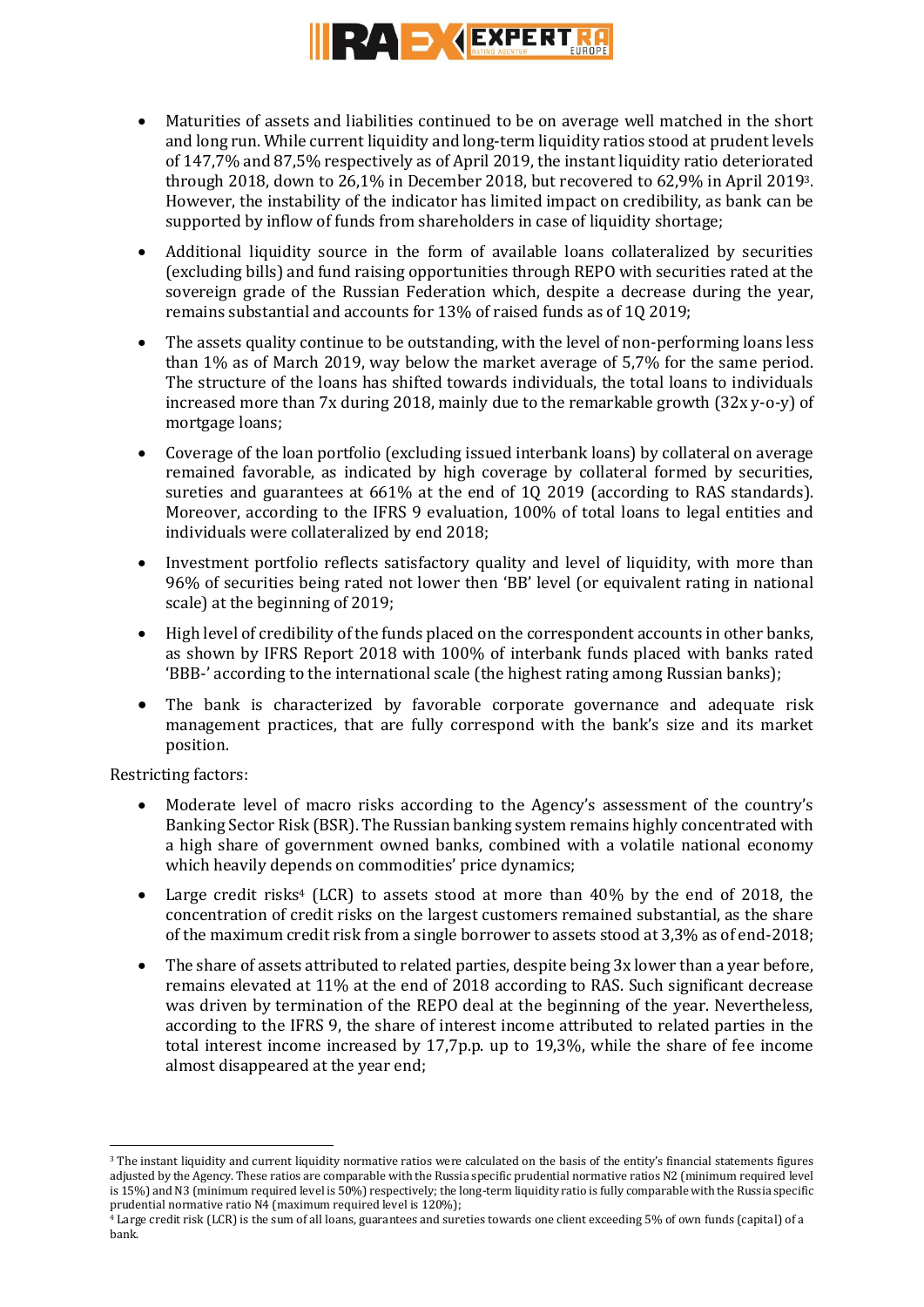

 Operational risk practices have a capacity to improve. The bank still lacks certificates of management quality.

Negative factors:

- We asses competitive position of the bank as relatively weak, as total assets and total loans to customers according to RAS drop off by 24% and 19,6% respectively during the period of 2018, and remained less than 0,1% of total indicators for the Russian market. At the same time, while the number of SME borrowers continues to decrease until 49 entities by end 2018, we observed exceptionally high growth of borrowers-individuals in 2018 (30x till 1 963 individuals) associated with the mortgage project launch. There are potential diversification and growth of sales channels through the newly opened digital platform aimed to online guarantees contracts settlement;
- Still moderately low diversification by clients and increased volatility of the funding base, mainly caused by funding base growth. The share of the group of the largest creditors in the gross liabilities gradually decreasing according to RAS, however remained moderately high at 16% as of March 2019. At the same time, the largest creditors are affiliated with the bank's shareholders, that significantly decreases the possibility of the sudden withdrawal of the funds;
- In our view, the provision policy is still not conservative enough, taking into account the size of the bank, as well as high share of SME-borrowers in its loan portfolio; this is evidenced by the difference between the calculated and actually created loan loss reserves (LLR), that mostly related to the use of collateral in order to reduce the amount of LLR according to the RAS;
- Geographical distribution of the business remains narrow, with 100% of the bank's credit portfolio being concentrated in a limited number of Russian regions. However, we observed gradual increase of the geographical diversification of the bank's operations over the last year, mostly due to the launch of large mortgage project servicing as a sales channel for the bank's operations in the largest Russian cities;
- Rather complicated ownership and control structure with several intermediate companies, including offshore companies, between the bank and the individual exercising ultimate control over the bank.

Internal stress factors:

 The evidences presented in 2018 reports, show that the bank is able to follow the 2017- 2019 strategy focused on developing multi-purpose retail and commercial bank servicing SMEs and individuals. Despite that, the Agency is still cautious about further possibility of substantial growth, as the market environment is very competitive and the bank may face regulatory challenges while implementing the business model (moderate stress-factor).

## SENSITIVITY ASSESSMENT:

The following developments could lead to an upgrade:

- Full implementation of the bank's business strategy by the end 2019 with reaching key objectives and limits originally planned in 2017;
- Continued growth of the numbers of borrowers and enlargement of the loans portfolio together with significant improvement of the bank's market share on the mortgage and SME lending market in the target regions (subjects of the Russian Federation), as well as on a national level;
- Positive profitability indicators reached by end 2019, according to both RAS and IFSR 9 standards, confirmed by independent auditor.

The following developments could lead to a downgrade: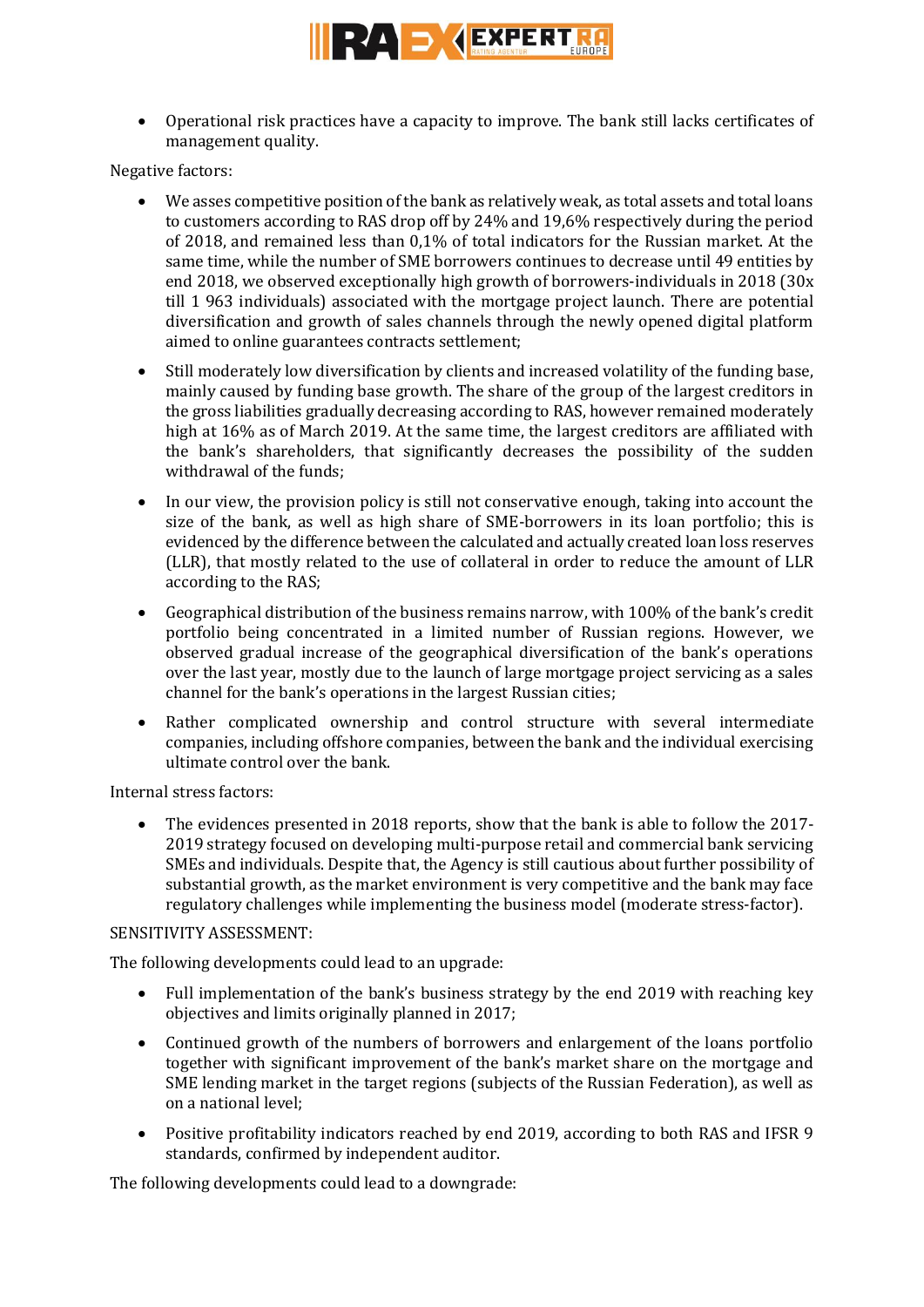

- Deterioration of the bank's loan portfolio quality, especially on the newly entered markets, which might negatively affect the profitability and capital adequacy figures;
- Deterioration of the bank's market position in terms of assets and loans due to the high competition from larger private and state-owned bank;
- Unexpected actions from the Central Bank of Russia in relation to the bank or overall stringing of the banking system supervision with adverse effects for small and mediumsized banks;
- Resume of the large share of the REPO deal associated with related parties in the bank's operations and total assets, that is not in line with the current business strategy of the bank.

# JUSTIFICATION OF THE RATING:

The Agency confirmed the rating of JSC RUSNARBANK at 'B+' with a stable outlook. The rating continues to be restrained by the limited competitive position of the bank as compared to the whole Russian market, low diversification of the funding base, as well as challenges related to the execution of the bank's strategy taking into account current stance of the Russian banking system. At the same time, the rating assessment was supported by more than sufficient capital adequacy ratios, solid current and long-term liquidity figures, as well as by the sufficiently collateralized favorable quality loan portfolio and low credit risk security portfolio.

Being a small-scale Russian bank headquartered in Moscow and represented in Belgorod Region, JSC RUSNARBANK still exhibits a narrow geographical distribution, as well as very limited competitive position in the market where it operates, a limited variety of sales channels and low brand awareness. However, we observe that the bank keeps increasing its share on mortgage market of Russia after launching large mortgage project<sup>5</sup> in several locations in Russia, as well as successfully implemented an additional financial product of guarantees provision for participation in government tenders. Additionally, albeit relatively narrow client base, the bank kept servicing related entities in 2018, despite gradual reduction of such operations (mainly through REPO transactions). The bank continues to be characterized by a rather concentrated funding base, as the share of the largest groups of creditors and the largest creditor in the gross liabilities remained elevated despite gradual decline. On the positive side, the Agency ascertains presence of the long-lasting relationship with the top non-related creditors, as well as substantial amount of funds can be raised from the related entities.

The bank's creditworthiness remains supported by the solid capital adequacy metrics by end of the 1Q 2019, with general capital adequacy ratio at 14,3% (7,9p.p. decrease y-o-y), Tier 1 Capital and Common Equity Tier 1 (CET 1) ratio both at 11,8% (9,7p.p. decrease y-o-y). Additionally, the capital adequacy ratios would remain above the minimum regulatory levels in case of a full impairment of 14% of the loan portfolio as of March 2019. The declining trend of the capital adequacy ratios is caused mostly by guarantees portfolio growth (10x increase for the year 2018 or 3x increase from March 2018 to March 2019). In addition, the assets quality continues to be outstanding, with the level of non-performing loans less 1% as of March 2019, way below the market average of 5,7% for the same period. However, the structure of the loans has shifted towards individuals, the total loans to individuals increased more than 7x during 2018, mainly due to the remarkable growth (32x y-o-y) of mortgage loans. We will keep on watch this part of the bank's balance sheet in terms of the share of potentially troubled loans.

The risks related to the potential deterioration of the asset quality by the end of the year, partly mitigated by the current profitability indicators, that showed a stable dynamic over the past year

**<sup>.</sup>** <sup>5</sup> "National mortgage fabric" - specialized financial service company for the Russian mortgage market (part of the group of companies "Region").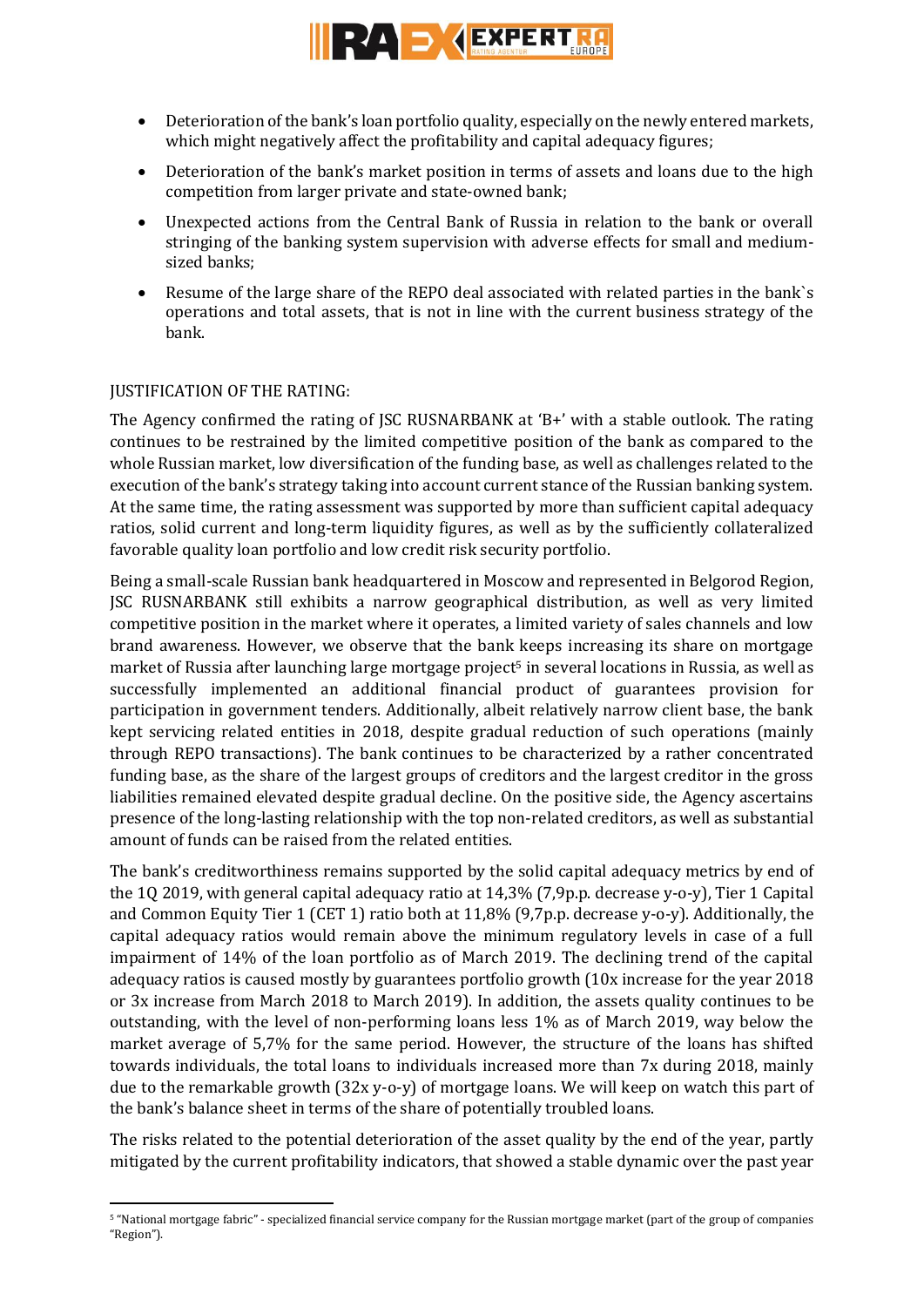

remaining at acceptable levels according to the Agency's internal benchmarks: ROE calculated on the basis of Russian accounting standards (RAS) stood at 5,8% for the period of 01.04.2018 till 01.04.2019. Moreover, coverage of operating costs by net interest, fees and commissions income after provision for impairment of loans was favorable at around 160% as of March 2019. However, the final results for the year 2018 according to the IFRS 9 standard are worrisome, with a net loss of RUB 26,4 m as compared to RUB 190 m profit in 2019 mostly as a result of operating expenses growth related to the implementation of the new bank's strategy and losses on trading of securities.

The stable outlook reflects the Agency's opinion that there is a high probability of maintaining the currently assigned credit rating in the mid-term perspective. The development strategy implemented by the bank is set out rather clear and is so far executed rather well. JSC RUSNARBANK increased number clients-individuals more than 3 times over the last year, while its share in overall assets and loans on the Russian market remained almost unchanged. The Agency will closely monitor the efficiency of the bank's current business strategy implementation, and if the all objectives and limits originally planned are reached by end 2019, we can consider it as a basis for positive rating action with all other factors not deteriorated by that time.

# COMPANY PROFILE:

JSC RUSNARBANK has a general license N 3403 issued on 11.04.2002. The bank had 48 SME borrowers and 1 919 individual borrowers as of 01.02.2018. The loan portfolio for individuals increased by more than 6x over the past 12 months while total portfolio for legal entities decreased by almost 50% as of end 2018. The bank is also a member of the Deposit Insurance System (DIS) since 11.06.2008.

Related research:

Research Report on the Russian Banking Industry  $-06.09.2017$ : [https://raexpert.eu/files/Industry\\_annual\\_report\\_Banks\\_06.09.2017.pdf](https://raexpert.eu/files/Industry_annual_report_Banks_06.09.2017.pdf)

For further information contact:

Responsible expert: Vladimir Gorchakov, Associate Director of Rating-Agentur Expert RA +49 (69) 3085-45-00, ext. 1211 [gorchakov@raexpert.eu](mailto:gorchakov@raexpert.eu)

Reviewer: Olena Kolokolova, Rating Analyst of Rating-Agentur Expert RA +49 (69) 3085-45-00, ext. 1216 [kolokolova@raexpert.eu](mailto:kolokolova@raexpert.eu)

# **Rating-Agentur Expert RA GmbH**

Walter-Kolb-Strasse 9-11, 60594 Frankfurt am Main, Germany +49 (69) 3085-45-00 E-mail[: info@raexpert.eu](mailto:info@raexpert.eu) [www.raexpert.eu](http://raexpert.eu/)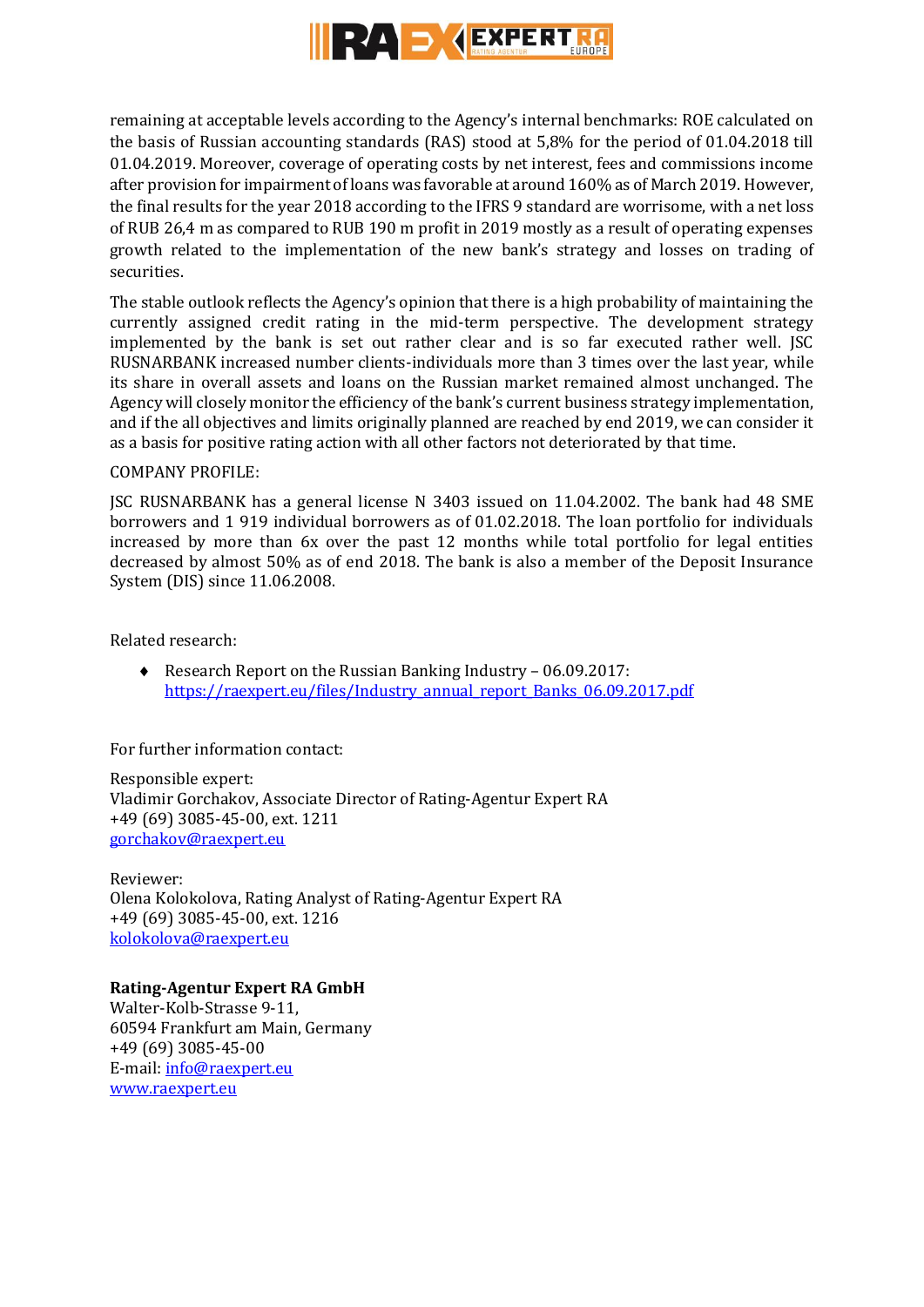

# RATING HISTORY:

| Date       | <b>Review reason</b> | <b>Rating Score</b> | <b>Outlook</b> |
|------------|----------------------|---------------------|----------------|
| 25.05.2018 | Scheduled review     | $B+$                | Stable         |
| 18.10.2017 | Unscheduled review   | B+                  | Stable         |
| 26.05.2017 | Initial assignment   | B+                  | Developing     |